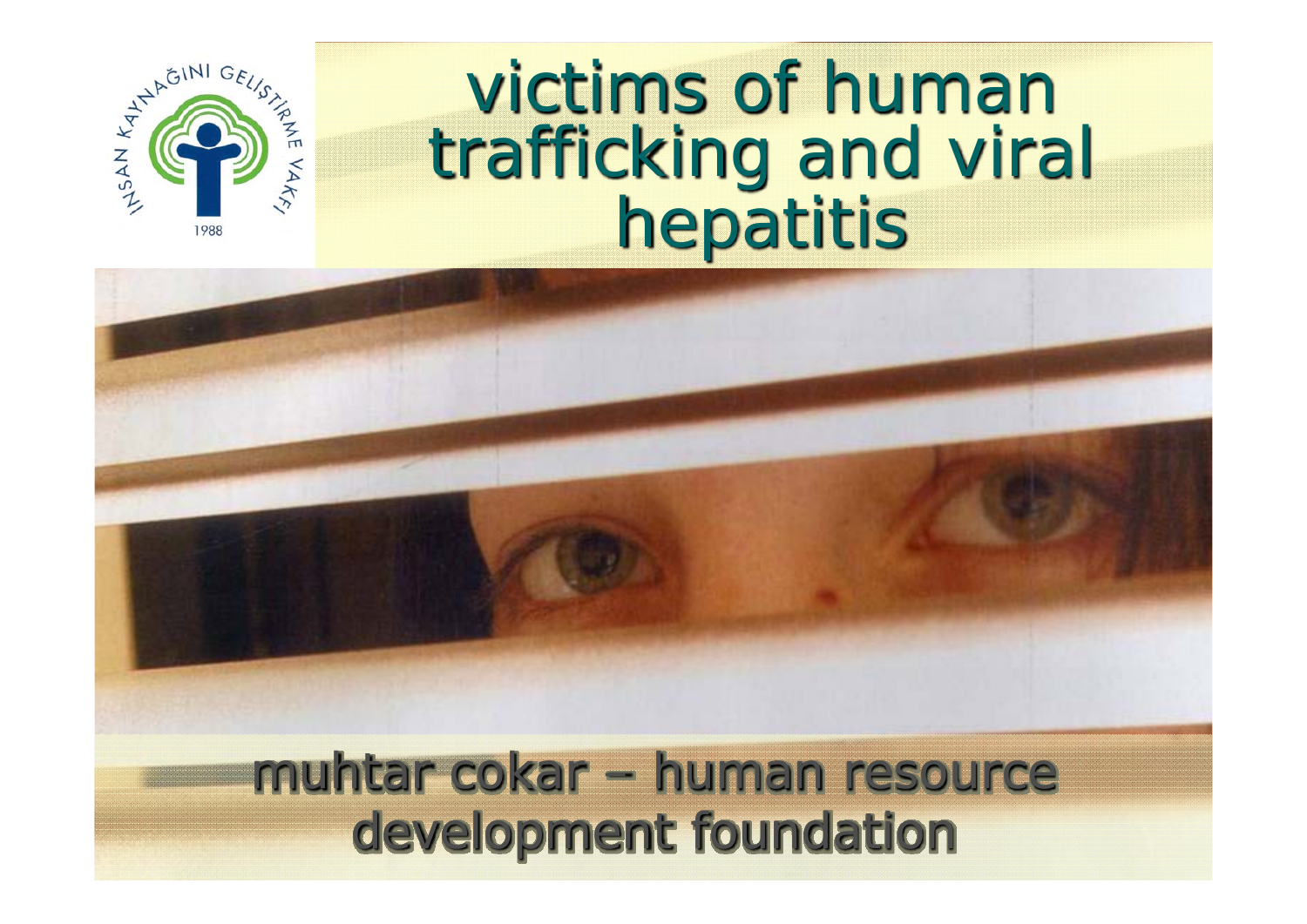### **Steady jobs available abroad No qualifications necessary**



#### You only pay with your dignity, your health, and your freedom.

Entertainer, dancer, model, waitress, an pair; so many interesting, well-paid jobs abroad these days. Why would anybody want to give you a job abroad? Because the real job is prestitution. There's a lot of money to be made in prostitution. But not for you. Your part will be sickness, violence, isolation and humiliation. And who will protect you? No one. You will be a stranger in a strange land.

Your life is in your hands. Don't trade it for a cage.

# Trafficking

…the recruitment, transportation, transfer, harboring or receipt of persons,

by the threat or use of abduction, fraud, deception, coercion, or the abuse of power or by the giving or receiving of payments or benefits to achieve the consent of a person having control over another person,

for the purpose of exploitation…

*(Art. 3 of the Palermo Protocol - Convention against Transnational Organized Crime - 2000)*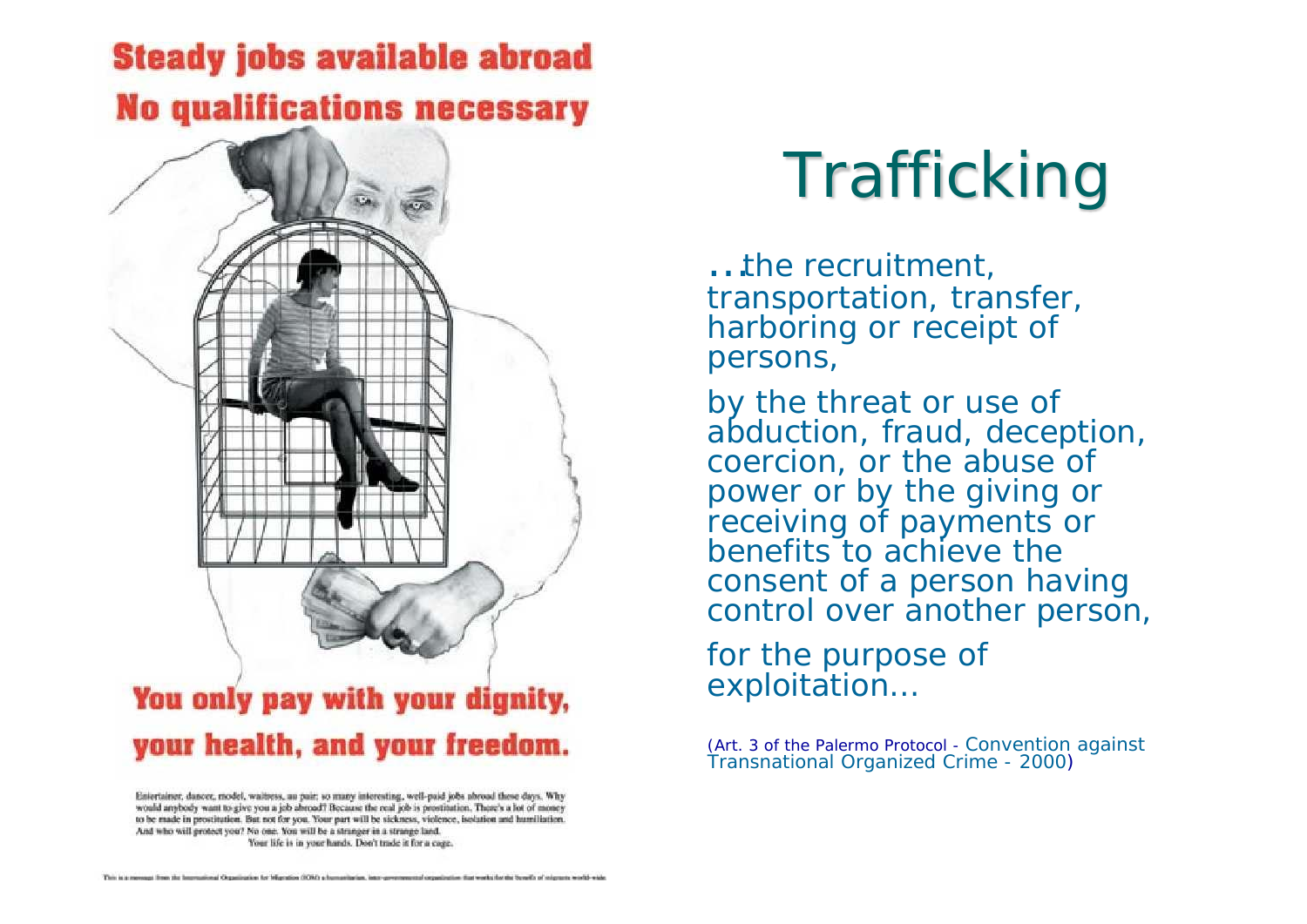# Trafficking by numbers

- 600,000 to 800,000 people are trafficked across international borders each year - U.S. State Department
- **In 2008, traffickers** made an estimated \$31 billion buying and selling humans - UN
- 1019 victims were identified in Turkey between 2004-2009

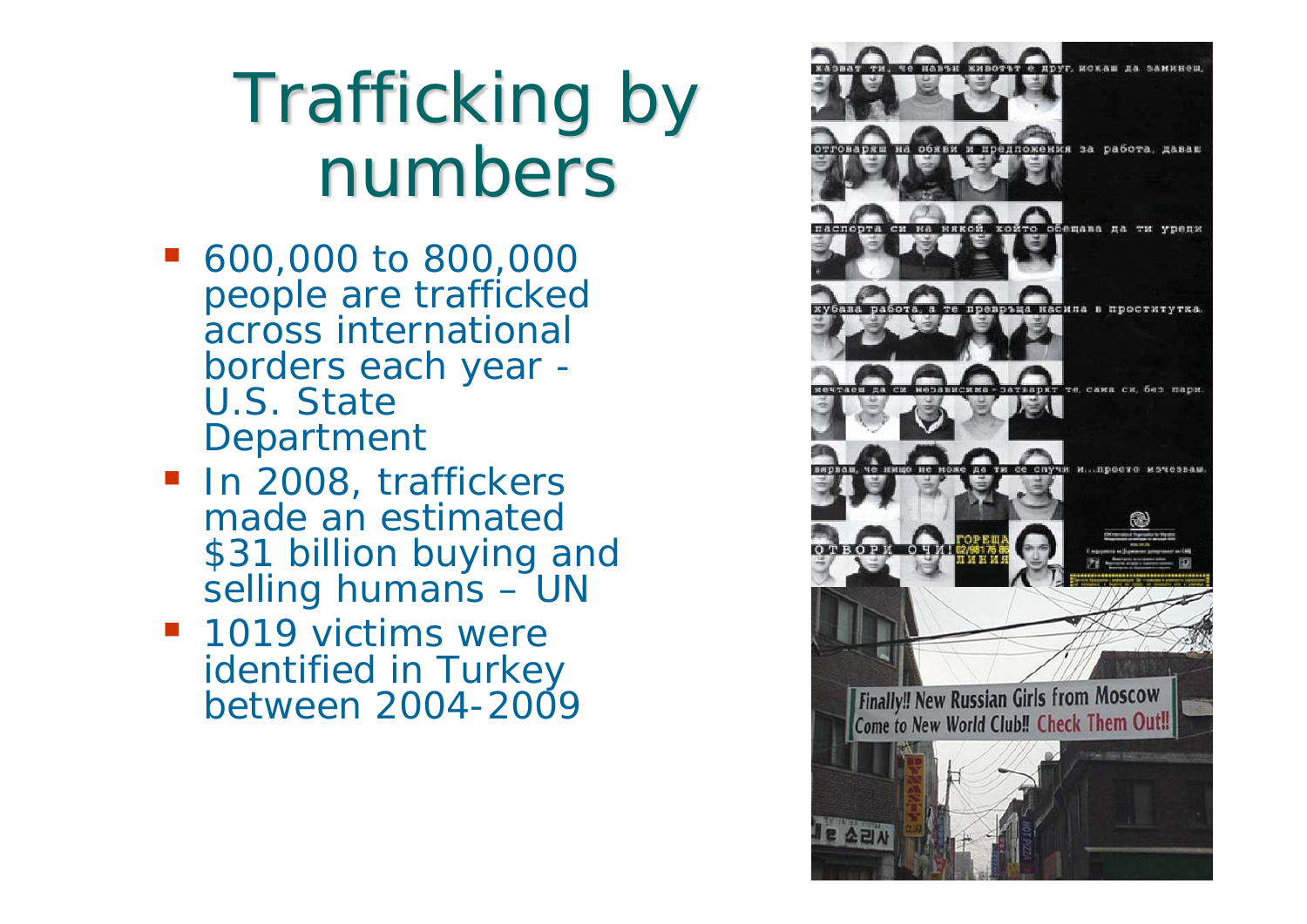# Determinants of HT in Turkey

- Close to HT routes
- **Loose border controls,** easily obtained visas
- **Huge informal sector** including sex work – high demand
- **Attractive for irregular** migration – human smuggling
- Defined as a crime Penal code – hard to identify

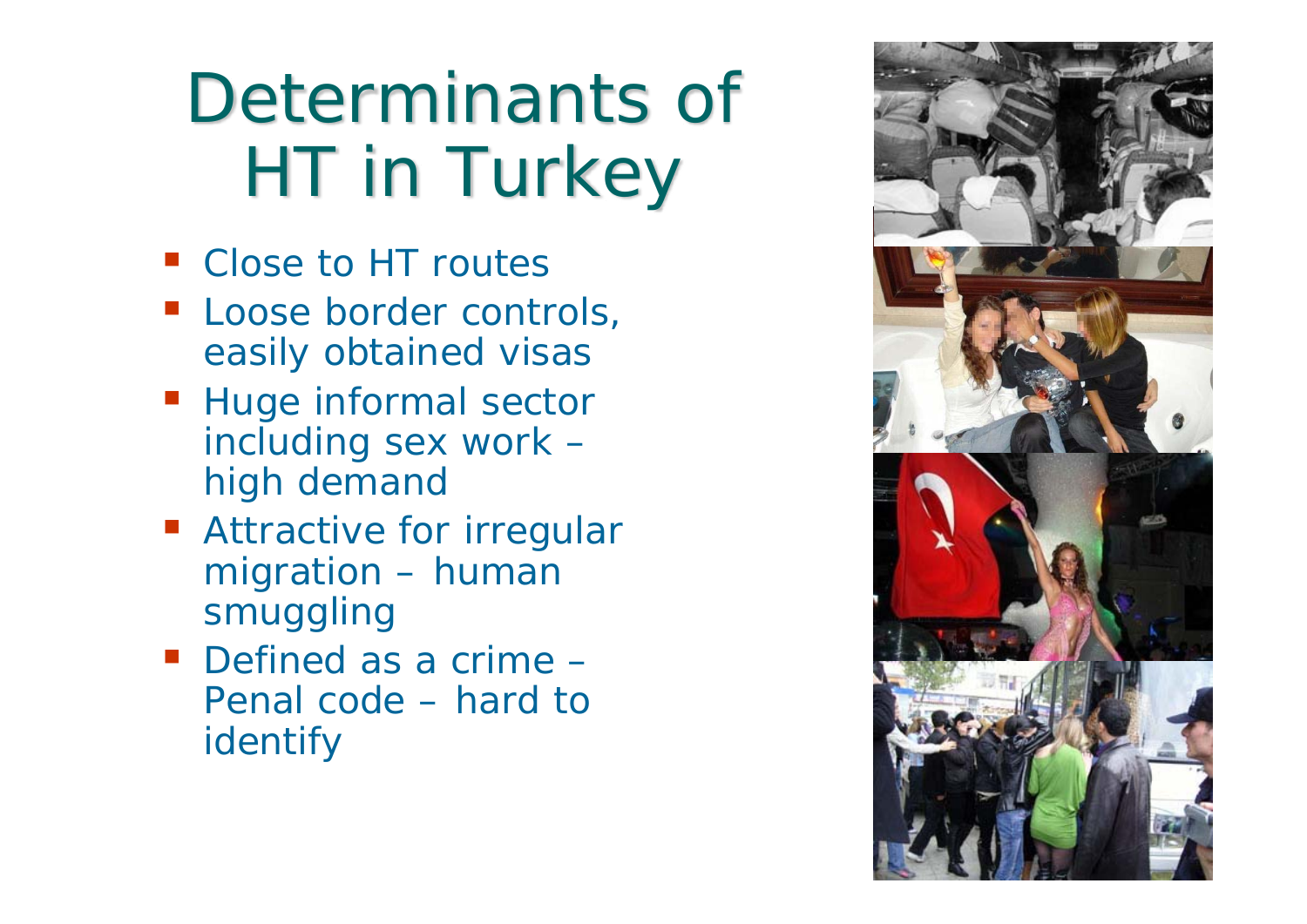# **HRDF**

- NGO, population and development
- Operating a shelter since 2004
- Provided support for more than 400 victims
- Health and legal support
	- **Pandida** Psychological trauma
	- $\overline{\mathbb{R}^2}$  Reproductive health problems including STIs



КАЖДЫЙ ИЗ **HAC MOЖET** ПОПАСТЬ В to are not not to be a local fort a wire that said out the construction and the control of **НЕЖЕЛАТЕЛЬНУЮ** equine and automatic construction of the advance professor. CONACTE SANDARA FIRE HOT ANYWHERE FOR DEVELOP СИТУАЦИЮ **REAL EXPANSIVE REAL** Basic databased a brocedure and tradition as a pulse consumer that are a formational executivisms incorrect a return for appropriate a revolutional ЗНАЕТЕ ЛИ A GAIN OF PERSON TO THE RESIDENCE OF THE PERSON FROM A RANGE Rega episyamining strangeral transportations, notten and monotoned around ВЫ ЧТО · Reservations environment participates HE SHEARTEN RIS FOLDOMAL CONVENCION TRONG OFFICE ROBOTA HERE IN CROSSAL KEING **TAKOE BORD OCTOROGIC** The final burns thate in Thingers was a parameter of power, worsen in treatments **ТОРГОВЛЯ** RESIDENT DV CYNA-RYC TOPTORINI ROSSANI ROBERT DE BRIG TYTIRABILI A COLOR TRICHT DE PASAG TO EST YERS TO CRAFT AN AN OF THE TOTAL WAY. ЛЮДЬМИ? IS DIE K TYPLING C. BAARE VIRG FANDOIS COMMUNICAT, ANGESTE FILM MARINALISME DES RESULTS BOTOTHOMABING BUTINFACETERING AT THINGS IN FOR SILVE **HARD TO FOR BUILDING RD** 

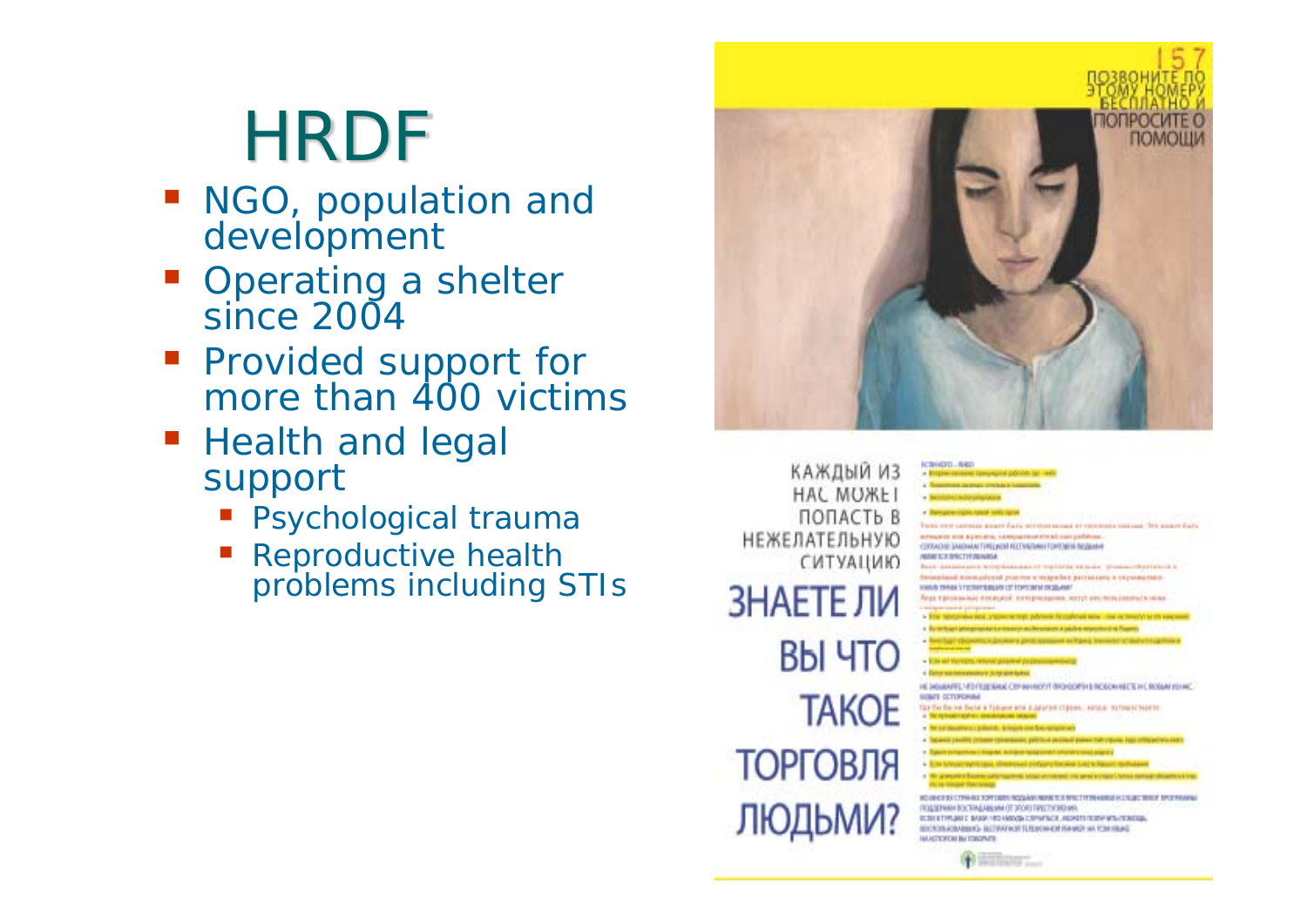## STI services for VOTs in **Turkey**

- **All foreign sex workers is** subjected for compulsory control for STIs
	- $\blacksquare$  RPR, Anti-HIV 1+2, Anti-HCV, **HBsAg**
- Voluntary check-up on demand at the shelter
	- **NOH provides free medical** services
	- 59 victims are referred for STIs

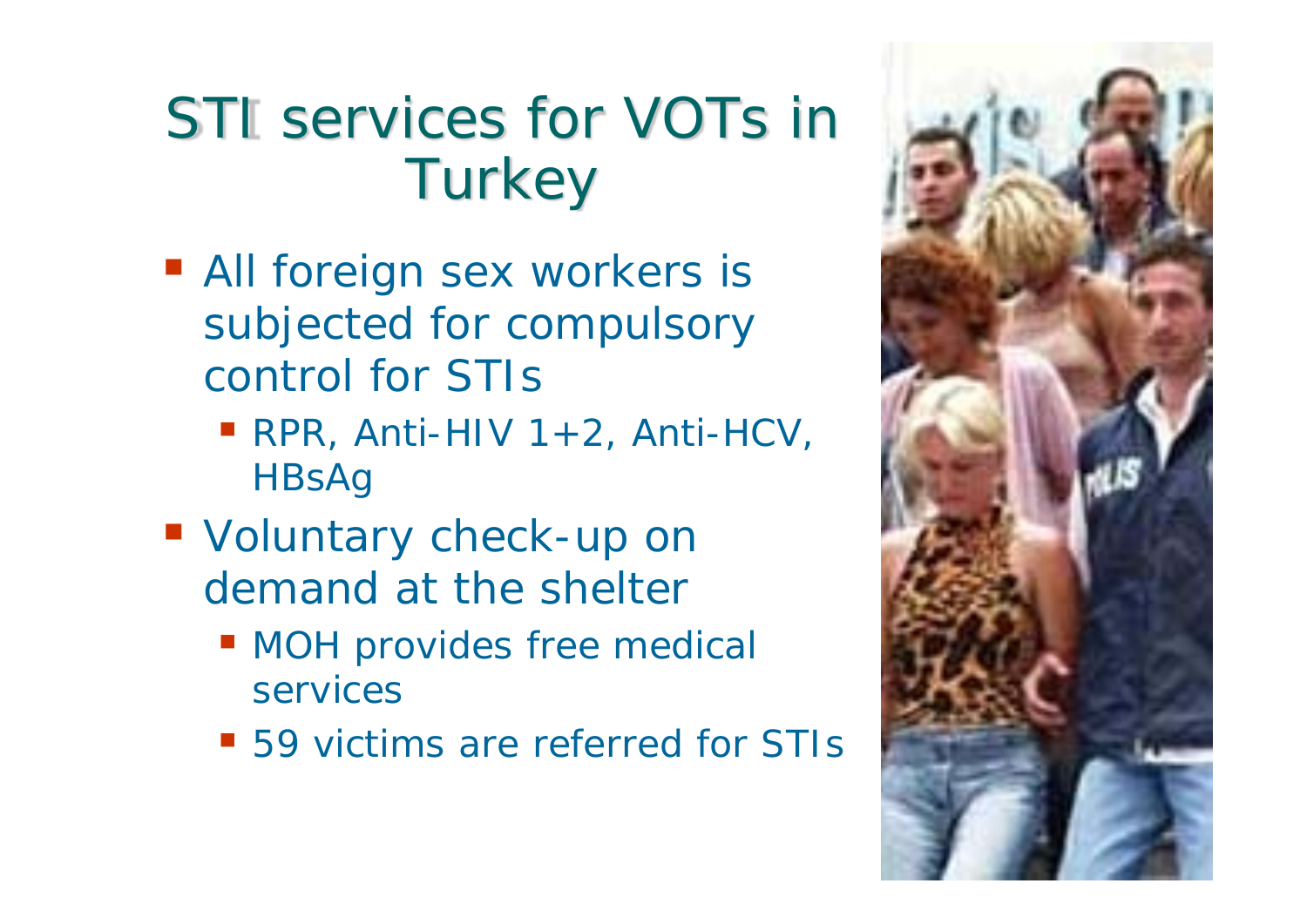### Hepatitis B and C among victims

### $\blacksquare$  HBsAg  $(+)$  in 5 victims  $(8%)$

- **Last 18 victims with anti-HBs results** 
	- $-1$  HBsAg  $(+)$ , anti-HBs  $(-)$
	- $\blacksquare$  12 HBsAg (-), anti-HBs (+) 66% = vaccine?
	- 5 HBsAg (–), anti-HBs (-)
- Anti-HCV + in 6 victims (10%)
- $\blacksquare$  HIV  $(+)$  2 victims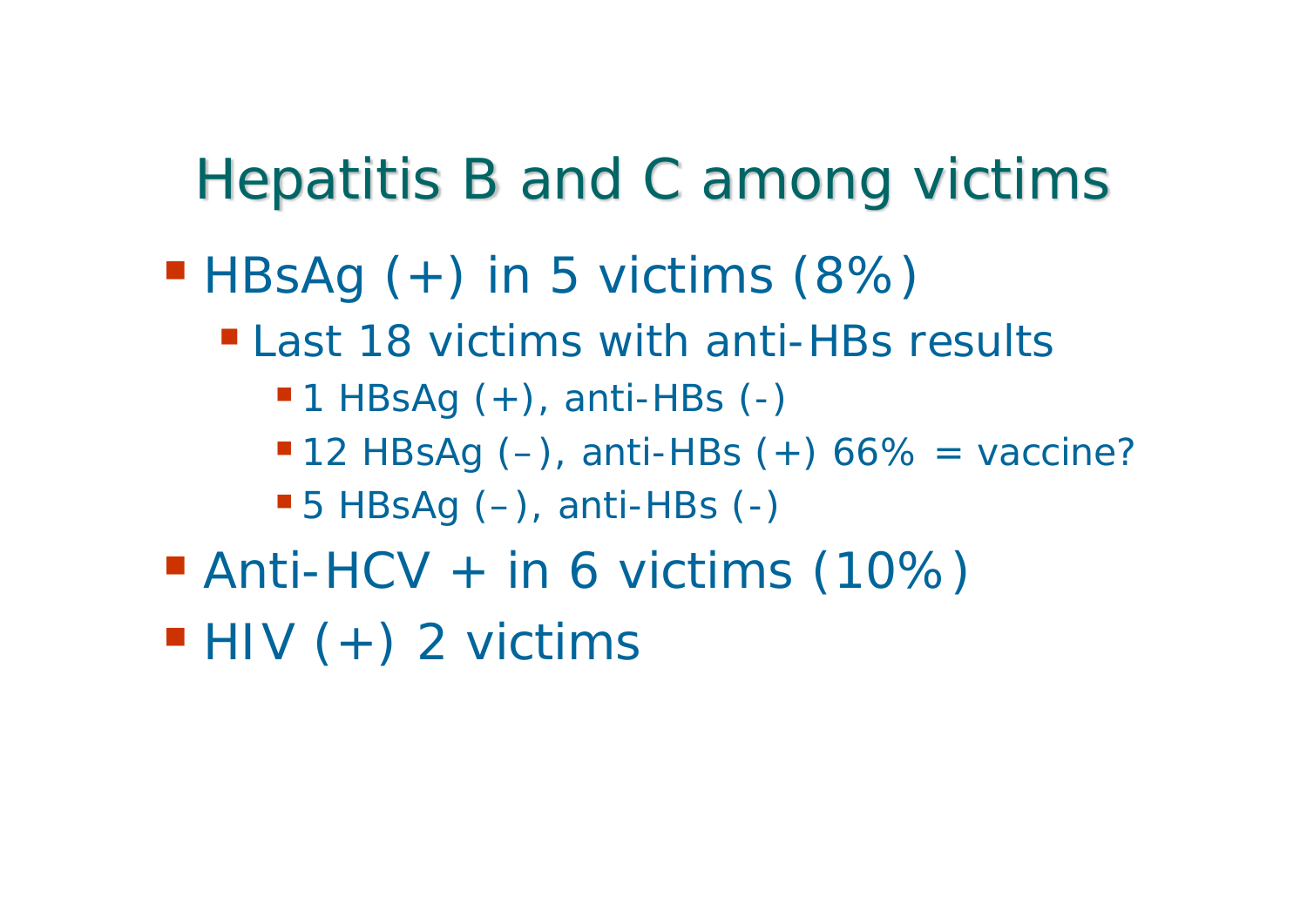## **Conclusion**

- **Hepatitis prevalence is high among VOTs**
- **Both hepatitis and human trafficking** prevention is a priority
- Medical staff face with victims without knowing them, they may help in identification
- **Prevention of STI activities should involve** irregular migration including VOTs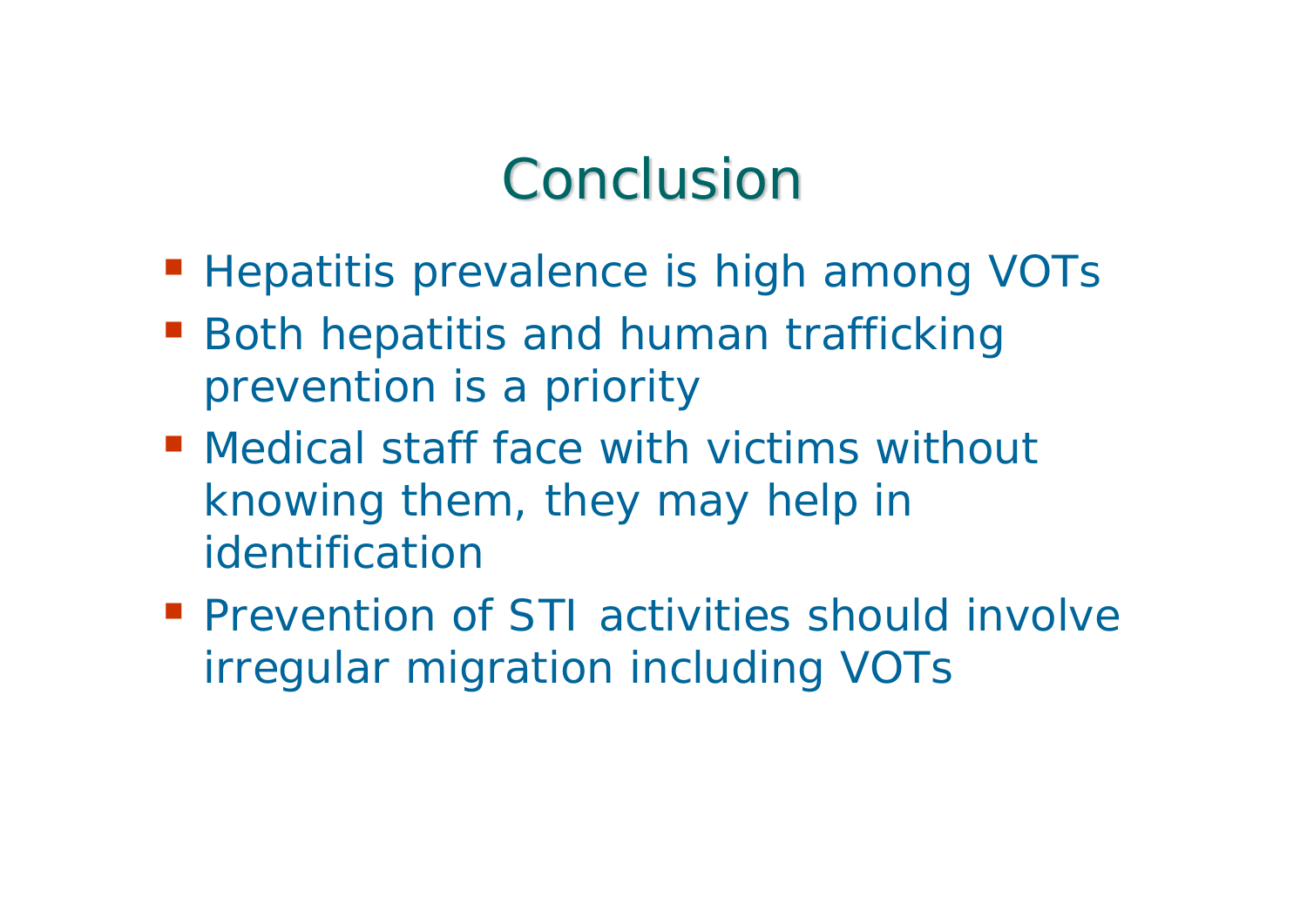## Double effect of oppressive measures

- **Oppressive measures** for border control and sex work only helps HT operate underground
- **More support for** human rights
	- **Right to movement**
	- Right to work
	- Right for sex workers
	- Right to health